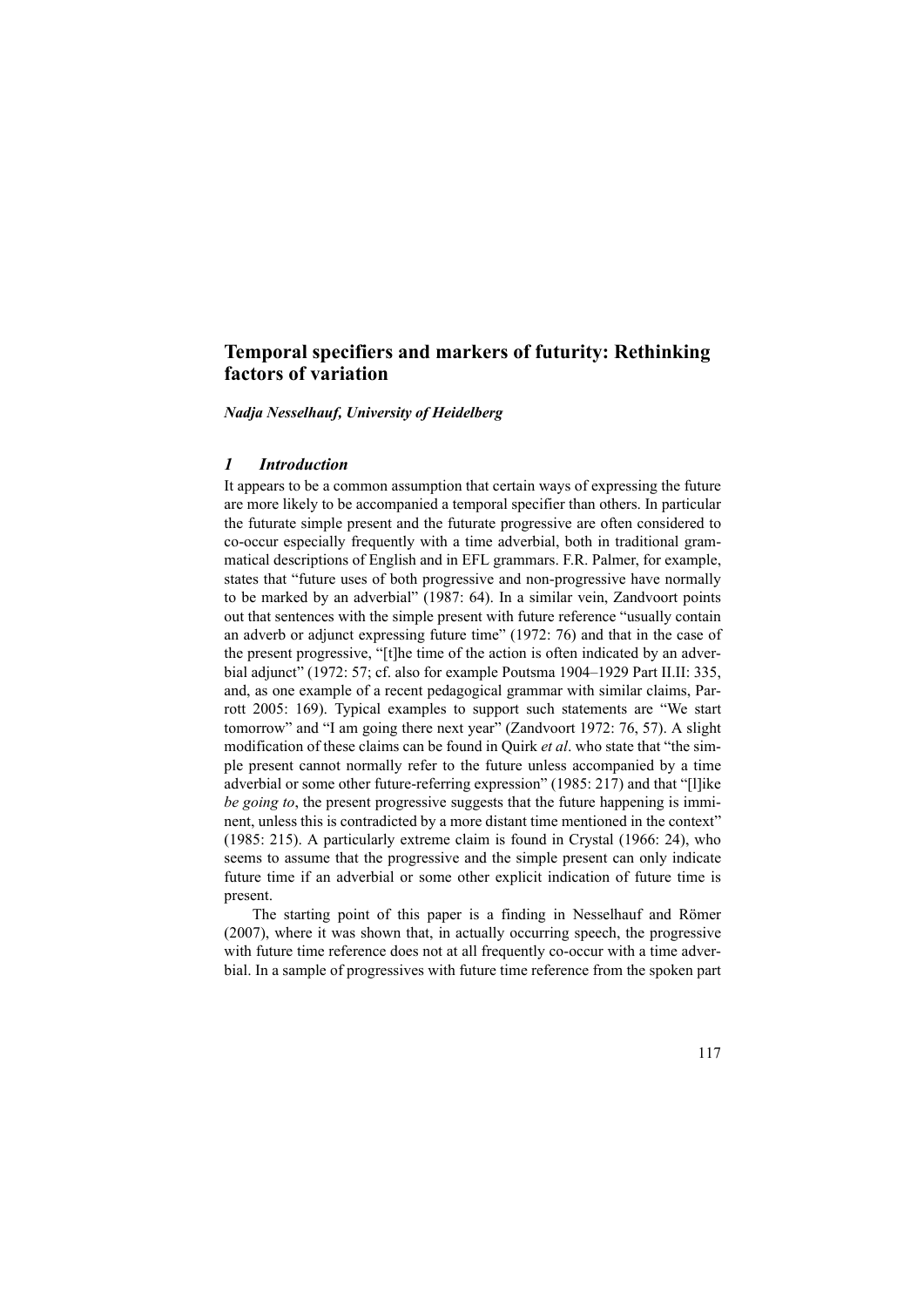of the BNC containing spontaneous conversation, only 22.8 percent of the futurate progressives were in fact used with a time adverbial.

Different hypotheses may account for this discrepancy between traditional description and the corpus findings in that study. First, there may be considerable register-differences, and traditional descriptions might be primarily based on written language whereas the corpus-findings were based on informal conversation. Second, the co-occurrence of temporal specifiers with future markers might be subject to current language change, with traditional descriptions based on older usage. As there has been an increase of the use of the progressive with future time reference in recent centuries (cf. Nesselhauf 2007), one reason for a potential decrease of time specification with this construction might be an increasing degree of grammaticalization, so that there might be less call for disambiguation between the progressive referring to the future and the progressive referring to the present. A final possible explanation for the observed discrepancy is that the traditional descriptions do not reflect actual language usage accurately and might have to be revised.

The aim of the present paper therefore is to trace the connection between the co-occurrence of time specifiers with future markers and register, the connection between the use of time specifiers and the choice of the individual future marker, and to trace the development of time specification with future markers diachronically.<sup>1</sup> More generally, the paper attempts to identify factors that may influence the co-occurrence or non-co-occurrence of time specifiers with future time expressions (overall and individually).

### *2 Methodology*

The investigation presented in this paper is based on ARCHER, *A Representative Corpus of Historical English Registers*, as this corpus allows both diachronic and register-based analyses. The corpus covers the time span from 1650 to 1999 and is subdivided into 50-year periods, each of which contains a comparable amount of text from the following registers (with the abbreviation used in the corpus in brackets): drama (d), fiction conversation (con), homilies and sermons (h), journals and diaries (j), medical writing (m), newspaper reportage (n), fiction prose (pro), science writing (s), private letters (x). For the purposes of this investigation, only the British part of ARCHER and only every other 50 year period (1650–99, 1750–99, 1850–99 and 1950–99) was considered, which means that the analysis is based on about 700,000 words in total.<sup>2</sup>

As both the co-occurrence and the non-co-occurrence of future time expressions with time specifiers have to be analysed in order to arrive at meaningful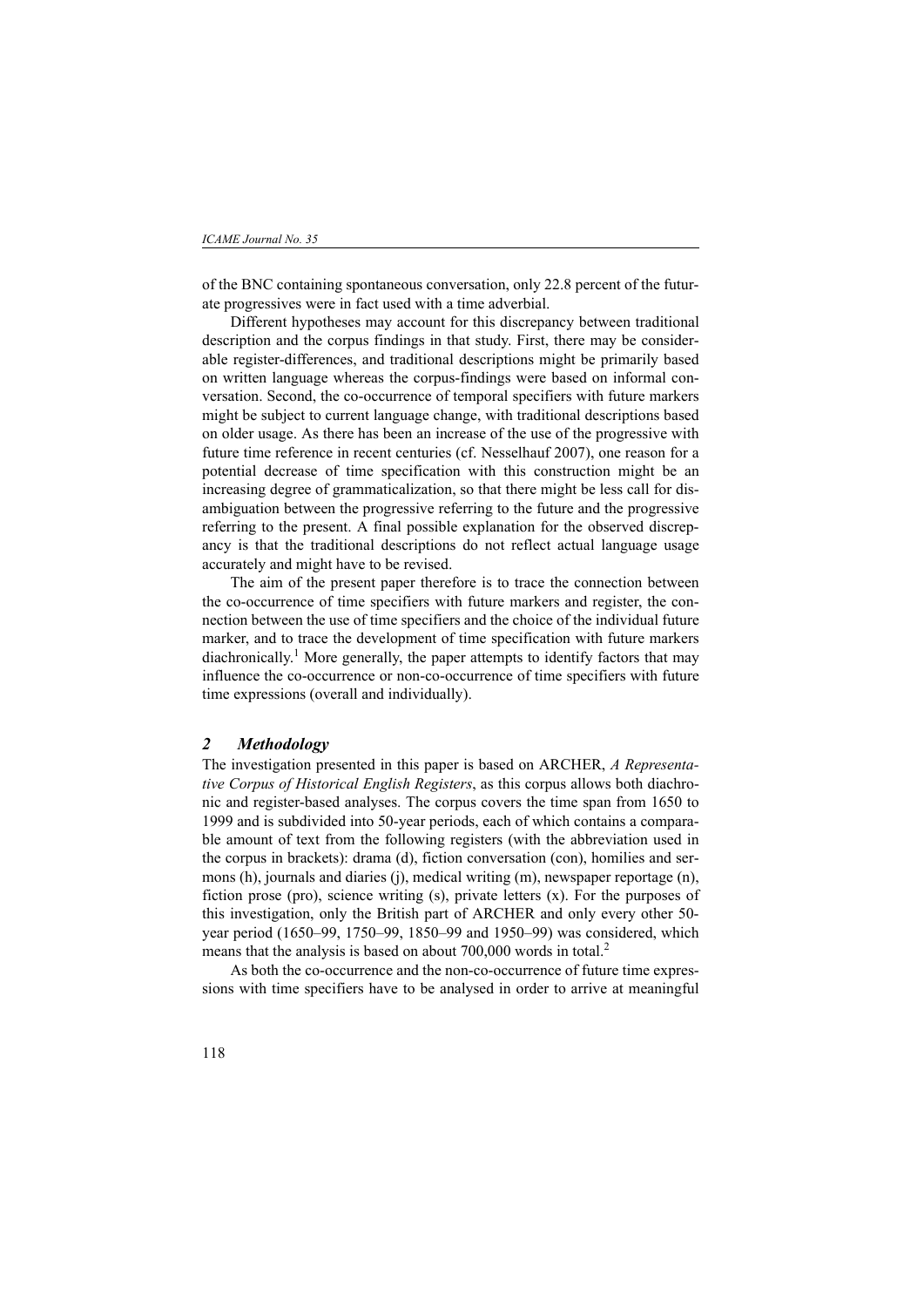results, the starting point of the analyses were the individual future time expressions rather than selected time specifiers. All major future time expressions which could be extracted from the corpus with reasonable effort were included in this study, namely *will, 'll, shall, BE going to*, *BE to,* and the present progressive (with *'ll* being treated as a separate future marker here, as its status is by no means clear). For better comparison, only the present forms of these future markers were considered (e.g. only *will* but not backshifted *would*, only the present progressive but not the past progressive etc.). All of these future markers were extracted from the corpus both in their present day forms as well as in all the forms recorded in the OED for the past four centuries. All the non-future uses of the selected future time expressions, such as the progressive referring to the present, predictions referring to the present (*They will be having lunch now*), or instances of 'obligation' (*You are not to come in here*; *You shall never come here again*) were excluded from the study.

Temporal specifiers (or time specifiers) are defined broadly in this paper. The definition includes both time adverbials (such as *tomorrow, next week, in March, on Monday, soon, never*, *at a later stage, ere long*) and adverbial clauses (such as clauses introduced by *when, until, till, as soon as*). It also includes other noun or prepositional phrases which imply a specific time (such as in *I will meet you at dinner* or *He is going to spend the summer in London.*), although this type of time specification occurs only rarely in the data. Once all true (present) future markers had been identified, the sentence in which it occurred was checked for the occurrence of some kind of time specifier.

# *3 The influence of register on time specification with future markers*

The first part of the analysis looks at the potential correlation of temporal specification of future markers and register. As there tends to be a greater degree of shared knowledge and experience between producer and recipient in many spoken as compared to many written registers, there might in general be less need for time specification in the former. In spontaneous conversation as investigated in Nesselhauf and Römer (2007) the rate of occurrence of time specifiers might be low and the co-occurrence with the progressive therefore higher in other, in particular written, registers. On the other hand, findings by Biber suggest that it is in spoken or speech-based registers that more time adverbials may be found (cf. e.g. Biber and Finegan 1997).

As there naturally are no spoken registers in a corpus spanning the whole of the Late Modern period, the investigation must by necessity be based on written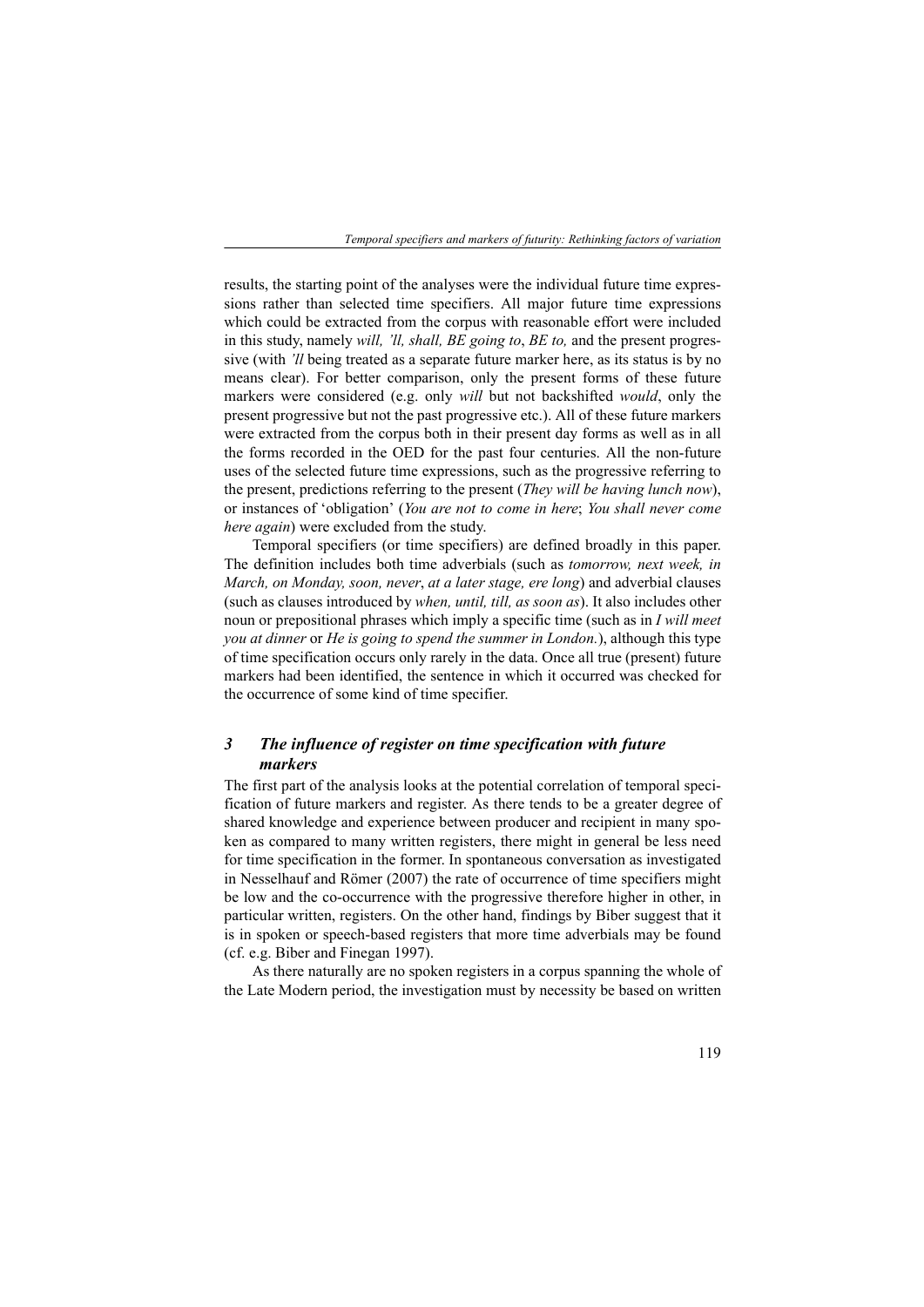#### *ICAME Journal No. 35*

and speech-based registers. ARCHER includes three speech-based registers, namely the more informal registers of drama and fiction conversation and the more formal register of homilies and sermons (which might be assigned to a category 'written-to-be-spoken'). Of the written registers, journals and diaries as well as private letters tend to be more informal, medical and science writing fairly formal, and fiction prose and newspaper reportage on a middle level of formality (cf. Biber *et al*. 1994).

The co-occurrence of temporal specifiers with future time expressions was investigated across the whole Late Modern period, for all of the nine registers individually. Since the numbers of future time expressions naturally varies across registers, the results are given in percent. As Figure 1 shows, the number of future time expressions co-occurring with a time specifier of some kind varies between 28 and 47 percent. The registers with the lowest percentage of cooccurrence are the two informal speech-based registers of drama and fiction conversation, whereas the registers with the highest percentage of time specification with future time expressions are the two formal written registers of science and medical writing. In between, in order of increasing co-occurrence, are fiction prose, homilies and sermons, journals and diaries, private letters, and newspaper reportage.



*Figure 1: Percentage of time specifiers with future time expressions according to register*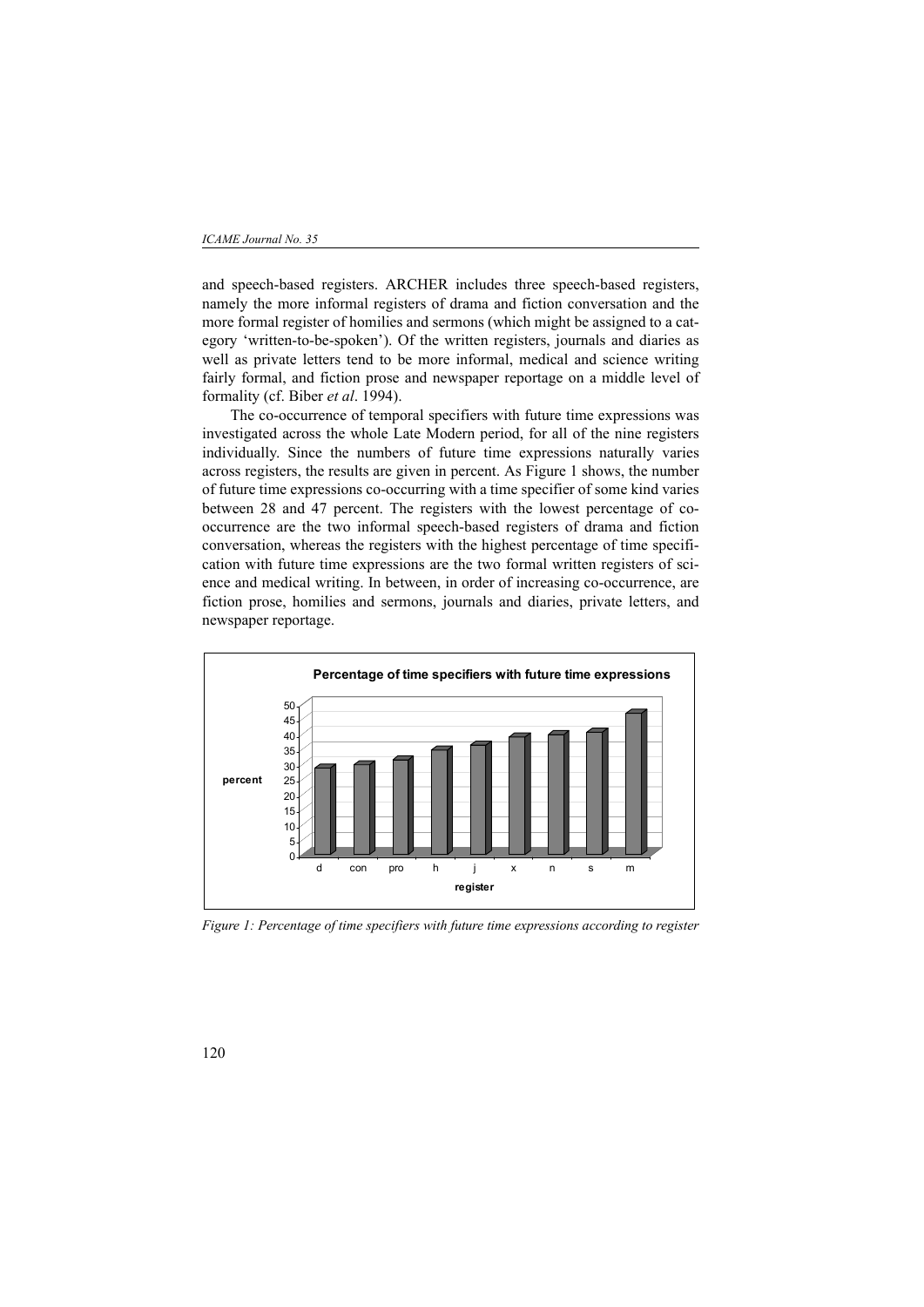The results thus show a tendency for more informal speech-based registers to use time specification with future time expressions less frequently than written registers, and in particular than more formal written registers. Nevertheless, and even taking into account that co-occurrence might even be lower in the register of spontaneous conversation, the register differences are not so great as to fully explain the great discrepancy between the findings concerning the futurate progressive in Nesselhauf and Römer (2007) and the statements in the grammars (less than a quarter of co-occurrence vs. 'usually' or 'normally', cf. Section 1).

### *4 Time specification and the individual future markers*

### *4.1 Dependence on the choice of future marker*

The second part of the analysis will consider whether the common assumption that the progressive is accompanied particularly frequently by a time specifier accurately reflects modern language usage, and more generally, to what extent and why the use of a time specifier is influenced by the choice of future time expression. The analysis therefore focuses only on the latest period, 1950–99, and considers the use of all the future markers (i.e. *will*, *shall*, *'ll*, *BE going to*, progressive, and *BE to*) individually across all registers. As the overall frequency of the future markers also differs, results will be given in percent.

Figure 2 reveals that the assumptions in traditional grammars do not accurately describe present day language use. On the contrary, one of the future time expressions usually claimed to co-occur with time specifiers particularly often, the progressive, shows the second lowest tendency for such behaviour (about 20 percent), with only *BE going to* co-occurring relatively less frequently with time specifiers. The other future time expressions, which usually receive no special remarks in descriptive or pedagogic accounts with respect to their co-occurrence with time specifiers, show higher percentages of co-occurrence than the progressive. The highest percentage is displayed by *BE to*, which is accompanied by a time specifier in about half of the instances.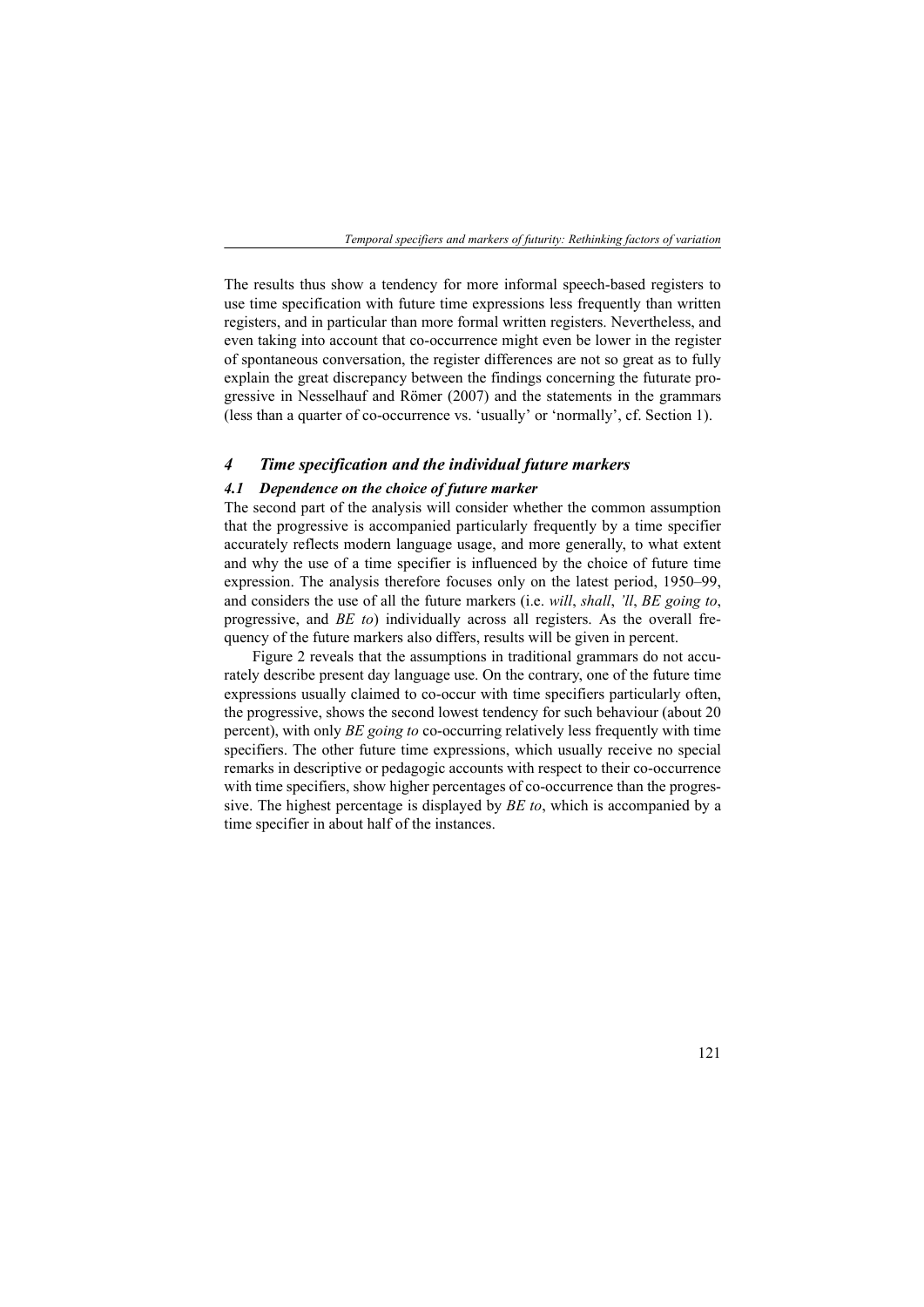

*Figure 2: Percentage of time specifiers per future time expression in the period 1950– 1999*

This means that either there have been significant shifts in the use of time specifiers with future time expressions in the recent past (cf. Section 5) and many grammatical accounts are based on older stages of the language, or that some of the claims commonly made on the use of time specifiers with future time expressions are, and have always been, inaccurate.

### *4.2 Possible reasons for the different behaviour of future markers with respect to time specifier use*

### *4.2.1 Frequency effects*

The question that now needs to be asked is what might be the reason(s) for the different behaviour of the different future time expressions with respect to time specifier co-occurrence. It might be speculated that the overall frequency of the future time expressions is a factor, as a future marker might be more easily identified as such if it is frequent in general. However, a brief look at the overall numbers shows that such an explanation is inadequate: in the period 1950–99, the most frequent future time expressions are *will* (382), and *'ll* (228); followed by *shall* (87), the present progressive (59), *BE going to* (58), and *BE to* (15). A more refined hypothesis might be that the frequency of an accompanying time specifier partly depends on the number and frequency of alternative uses of the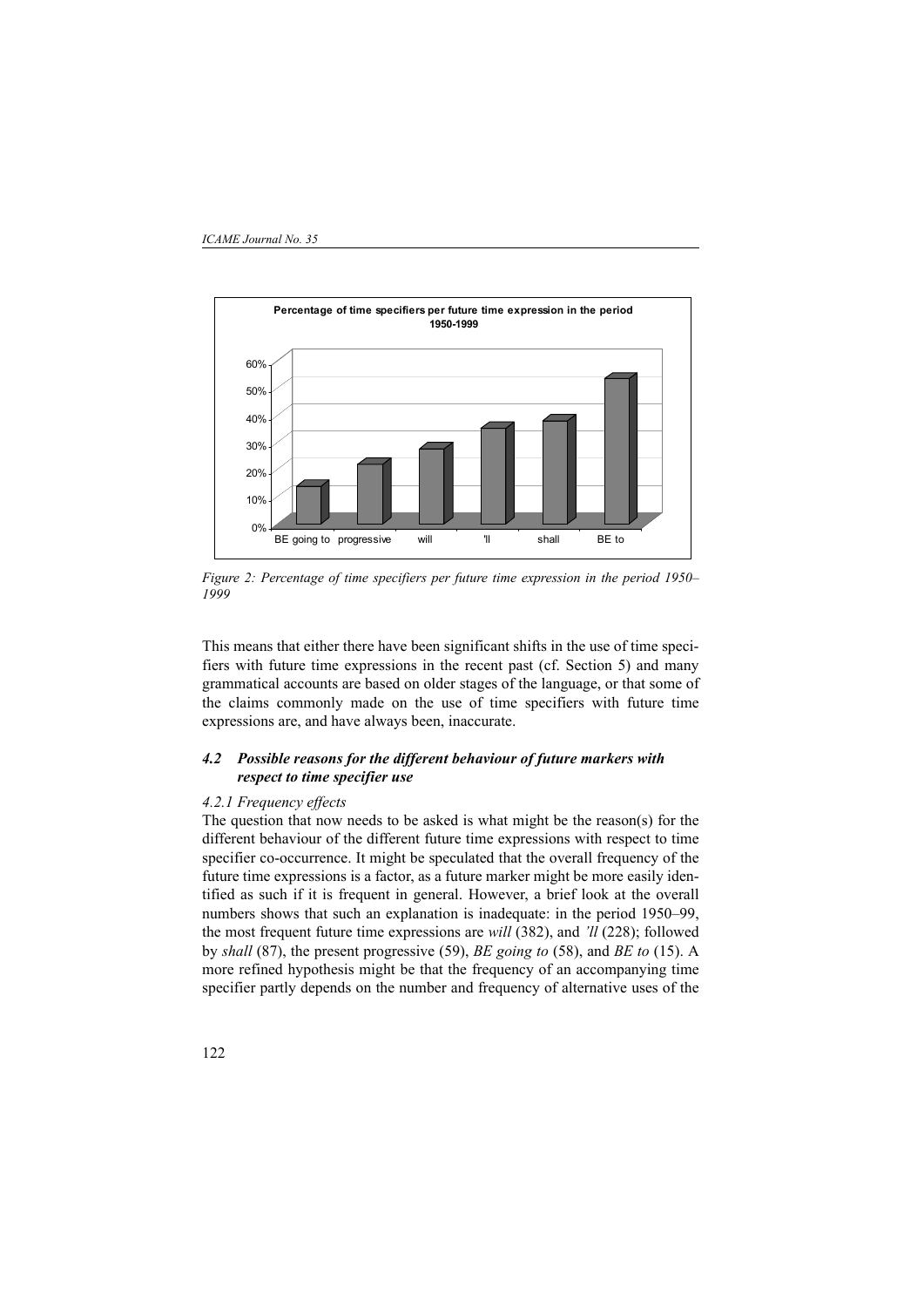individual expression (relative to its use as a future marker). Indeed, the two expressions which co-occur with time specifiers most frequently, *shall* and *BE to*, both have a number of alternative uses which occur frequently in comparison to the future use. For example *shall* may also be used for 'addressee's advice' (*Shall I wear the pink dress*?) or addressee's volition (*Shall I close the window?*); *BE to* may also be used, for example, for 'obligation' (*You are not to question this rule)* or 'possibility' (*She is currently to be found in London*) (cf. also Nesselhauf 2006). This hypothesis is further supported by the result that the construction which co-occurs with temporal specifiers least frequently, *BE going to* (+ inf.), does not have any alternative uses.

#### *4.2.2 Dependence on semantics*

One further possible reason for the different behaviour of the individual future time expressions with respect to temporal specification will be examined more systematically in this section, namely its possible connection with the precise semantics of a given future time expression. While expressions were only included in the analyses of the present paper if they had a strong element of 'prediction', it is by no means always the case that future markers exclusively have this semantic feature (If they do, this is often referred to as 'pure prediction', as for example in *Tomorrow will be another fine day*). Two other semantic features that are often present in future time expressions are 'intention' (as in *I'm going to tell him*) and 'arrangement' (*The Queen is to visit Japan*).

If all the future time expressions in the 1950–99 period in ARCHER are classified semantically (with respect to either one or two most dominant semantic feature(s) besides 'prediction'), three groups of future markers can be distinguished: one group in which 'intention' is the or one dominant feature (group 1 in Figure 3), one group in which 'arrangement' is the or one dominant feature (group 2), and one group which has no dominant semantic features besides 'prediction' (group 3). These groups were then investigated with respect to the use of a temporal specifier.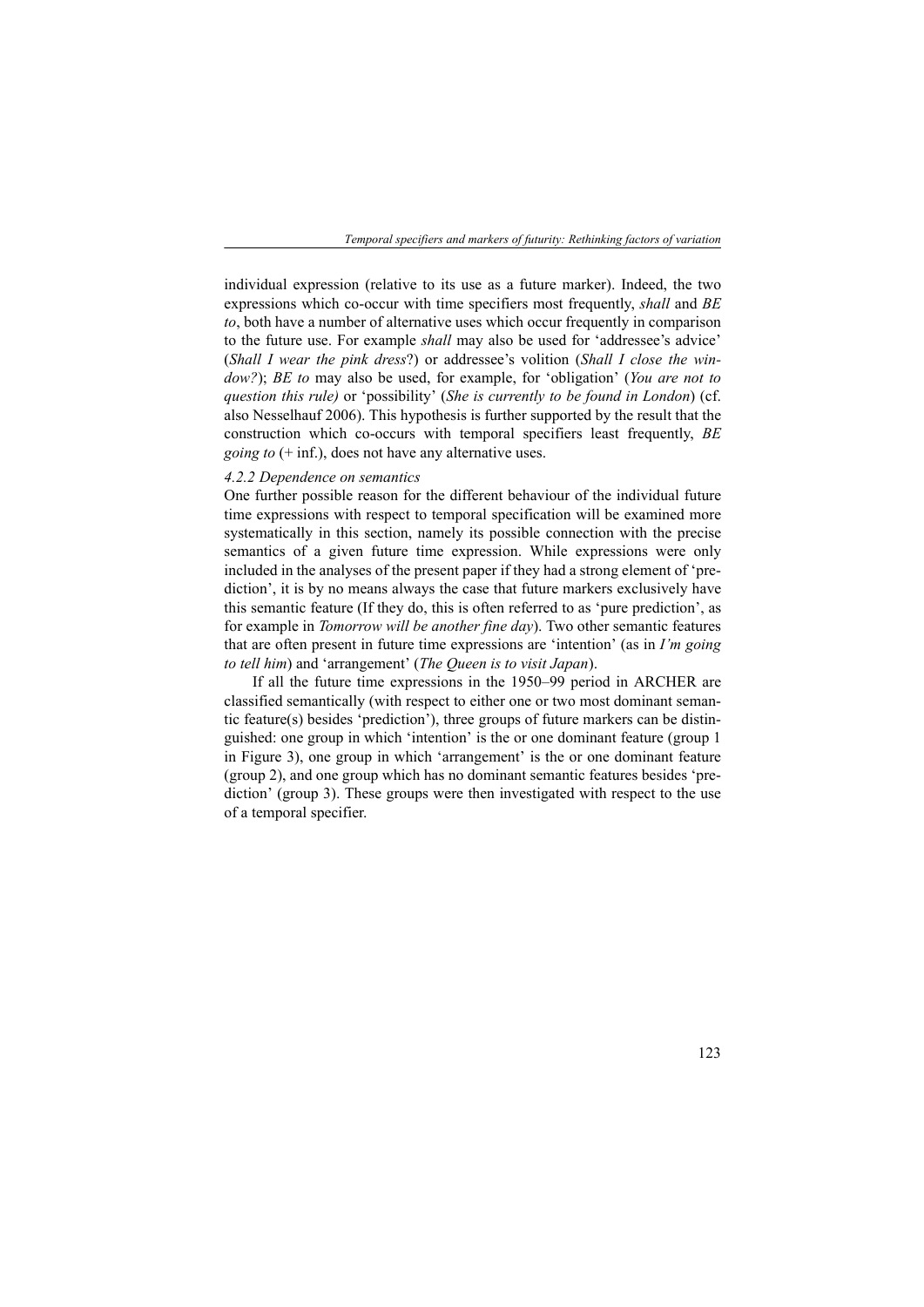

*Figure 3: Connection between time specification and semantics (in PDE) 1: 'intention', 2: 'arrangement', 3: 'pure prediction'*

As Figure 3 shows, the future time expressions in the latest period in ARCHER (1950–99) are more likely to co-occur with a time specifier when they either express 'pure prediction' or 'arrangement' (in addition to 'prediction') than when they express 'intention'. A possible reason for this might be that if the (or one) focus is on the (current) intention of the subject, there may often be less need or desire to specify when exactly this intention will be carried out. While these results only show tendencies and not very pronounced ones either, they might nevertheless contribute to the fact that *BE going to* co-occurs with time specifiers only very rarely, as this is the expression most frequently used with an 'intention'-sense (in over 50 percent of the cases). The other future time expressions expressing 'intention' relatively frequently in PDE are *'ll* and the progressive; the future marker expressing 'intention' least frequently is *BE to* (with about 20 percent). A connection between the frequency of an 'intention' sense and frequency of time specification therefore does not seem unlikely.

#### *4.2.3 Dependence on degree of imminence*

One aspect that has received some attention in descriptive and pedagogic accounts of future time expressions and their co-occurrence with time adverbials is the feature of imminence. The common assumption seems to be that time specifiers are particularly frequent or even necessary with the futurate progressive and/or *BE going to* if the more distant future is referred to. Leech, for example, puts this as follows: "When the clause with *be going to* contains no time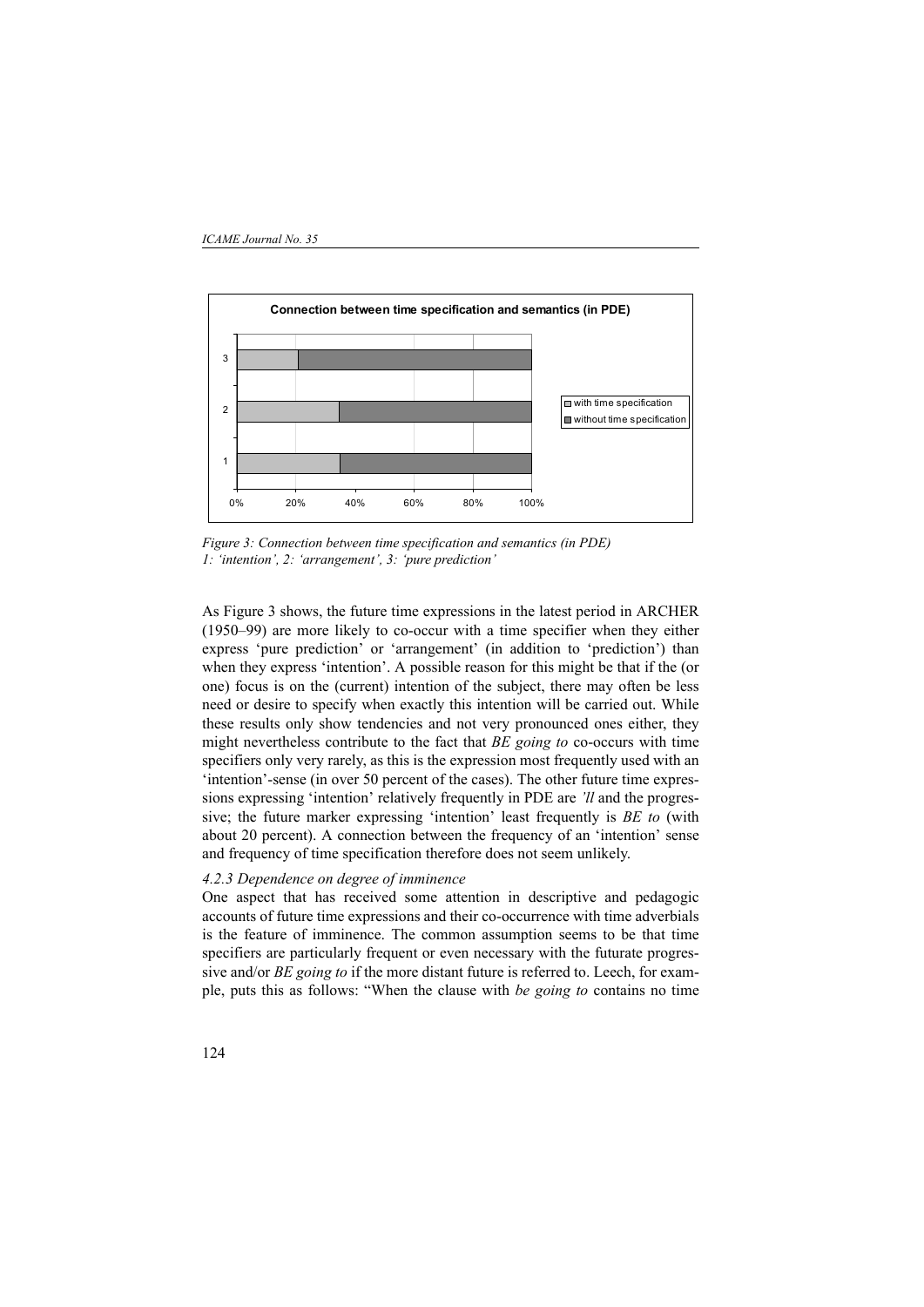adverbial, immediate future is almost certainly implied" and, referring to the present progressive, "[w]ithout an adverbial, a time in the near future rather than remoter future is generally intended" (2004: 59, 62) (cf. also, for example, Quirk *et al*. 1985 quoted in the Introduction and the pedagogic grammar Woods and McLeod 1992: 57). If this is true, a further possible reason for the low percentage of time specifiers with the progressive and *BE going to* could be that the more distant future is only referred to very rarely with these two constructions.

What is problematic with statements referring to the immediate or near and the (more) distant future is that it is by no means clear how to define these concepts. What is more, it might even be impossible to define them independently of the context in which they are used (in the sense that, for example, everything predicted for the next week is imminent, everything predicted for a time after that is (more) distant). If the death of a person is predicted for the next two or three days or so, this event would most certainly be considered to be imminent, but if, on the other hand, rain is predicted in two or three days, this would in all likelihood not be considered imminent. So imminence clearly at least partly depends on the event/action/etc. that is predicted.

Add to this the fact that many predictions do not aim at a particular point in time and that it is often not possible for the analyst to determine for which point in time the prediction was intended, and it becomes clear that a systematic quantitative investigation of the connection between imminence and time specification is difficult if not impossible. However, a qualitative analysis of the examples of the use of the present progressive and *BE going to* in ARCHER already reveals that there are in fact a great number of instances of both the present progressive and *BE going to* without a time specifier which nevertheless do not seem to refer to the imminent or near future (but either to a more distant point in time or to a time span reaching into the more distant future). Some examples of such uses are given in (1) to (8) below (my emphasis):

- (1) "I wonder so much what you are going to make of your life." "I wish I knew" (1952whit.con8b)
- (2) "I don't think Dot's Anglo-Catholic Mission Society is going to have much good fortune in my country." (1957maca.con8b)
- (3) news came today that it's going to cost pounds 1,500 a year to send Christopher to Cambridge (1976hall.j8b)
- (4) "I wouldn't want to create the expectations in the minds of the public that we are going to solve this case." (1989tim2.n8b)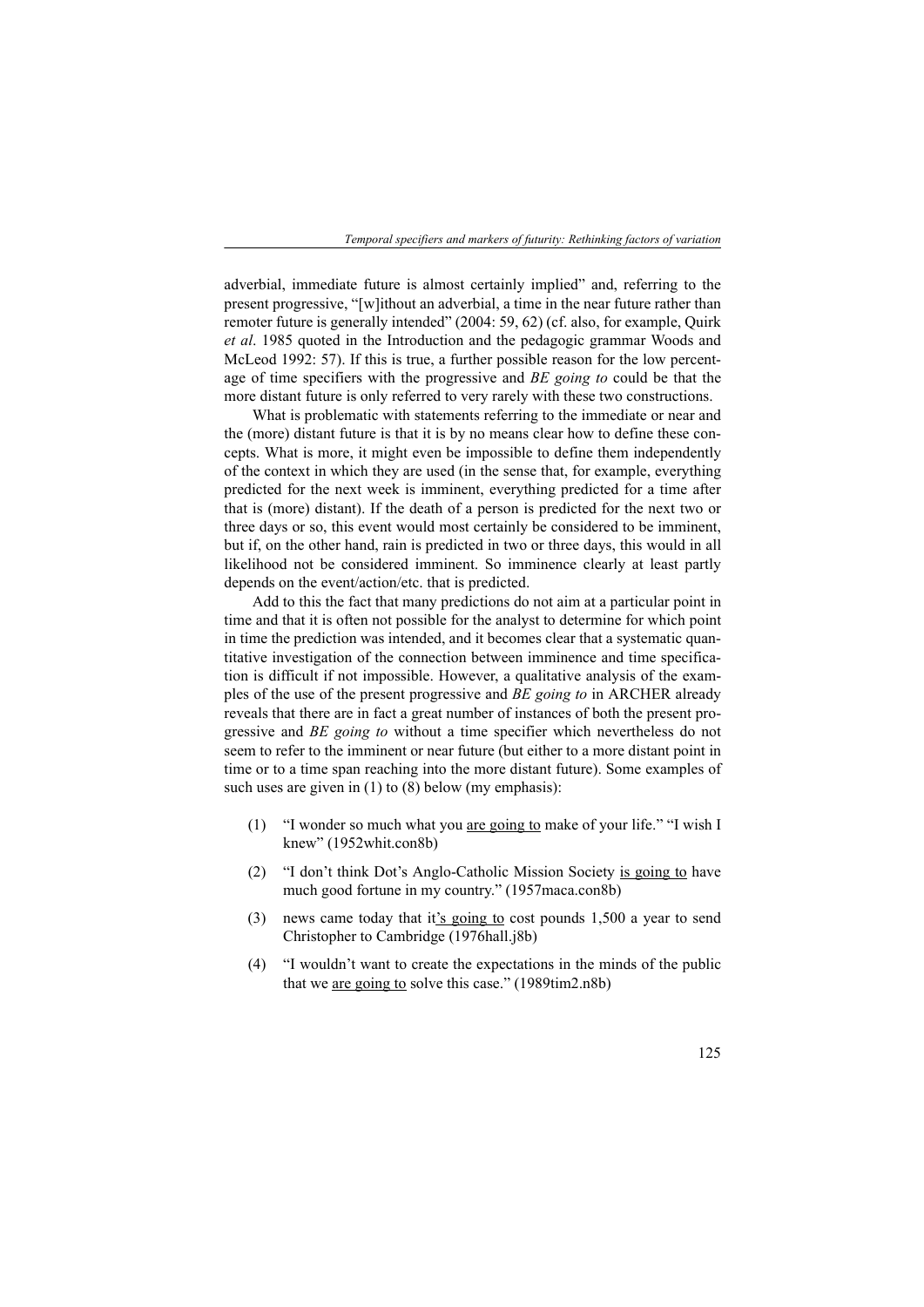- (5) I am going to marry my son to Miss Moreland. (1775kell.d4b)
- (6) I feel like Xtian when he dropped that rucksack of his in the river, now that I know I'm not BBC-ing. (1960aldn.x8b)
- (7) And I shall not be in the Philippines really. I am going to Skagarak to stay with the Maharajah of Bagdepaul with the little button on top. (1922waug.x7b)
- (8) After all, he said to himself, I am leaving this country (1935ishe.pro7b)

In the light of these examples, the claim that the progressive and *BE going to* without time specification usually refer to the imminent future cannot be upheld. The reason for the low percentages of time specification with these two future markers does therefore not seem to lie in their rare use for the more distant future.

### *4.2.4 Dependence on degree of grammaticalization*

A final possible reason for the differences of time specification frequency in the different future time expressions might be the age of the future time expression or its degree of grammaticalization. Two – contradictory – hypotheses are conceivable in principle. On the one hand, a younger, less grammaticalized and less frequent future time expression might be used with time specifiers more frequently to mark its newer and rarer use as a future marker. On the other hand, the younger expressions such as *BE going to* and the progressive can be expected to retain more of their original, present-tense meaning than older expressions such as *will* and *shall* (cf. e.g. Bybee *et al*. 1994). This would mean that in many of their uses the connection to the present would still be stronger (cf. also for example Leech 2004: 58ff., Williams 2002: 106) and therefore the focus on the actual time of the prediction (expressed by a potential time specifier) made by the construction weaker.

To investigate the first of these two hypotheses, first the diachronic development of *BE going to* and the progressive with time specifiers in ARCHER was examined: in the case of *BE going to*, in the period 1650–99, one out of three occurrences had a time specifier, and in the following periods, one out of 13, three out of 13, and eight out of 58. In the case of the progressive, in the period 1650–99, one out of six occurrences had a time specifier, and in the following periods, two out of nine, 13 out of 29, and 13 out of 59. As these numbers are fairly small, an additional study was performed on the diachronic development of the *BE going to* construction and its co-occurrence with a temporal specifier in a larger corpus, namely the CLMET, the *Corpus of Late Modern*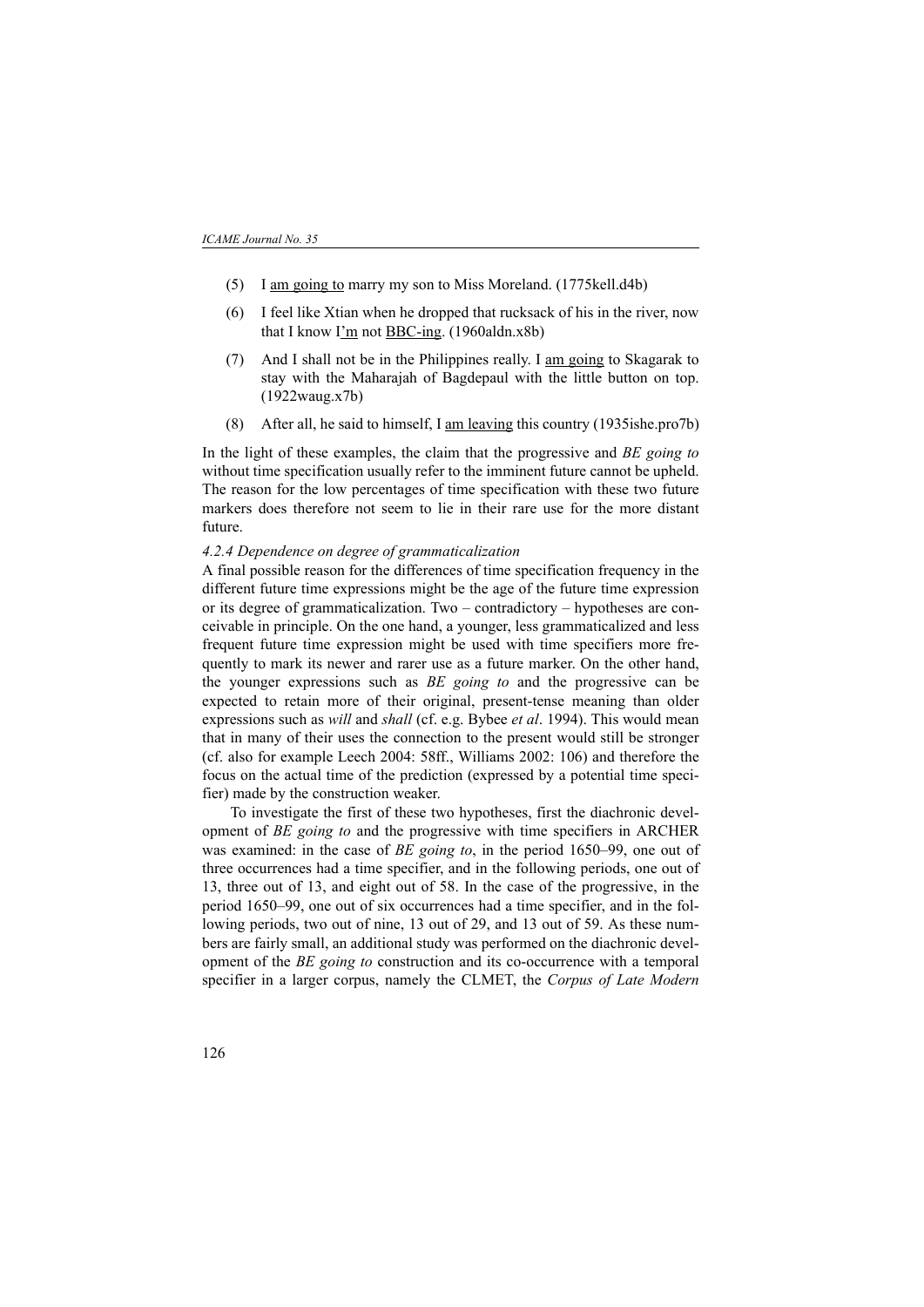*English Texts*. This corpus contains about ten million words of Late Modern British English, mainly literary fiction but also other text types such as personal letters or scientific writing. It is subdivided into three periods (1710–80, 1780– 1850, 1850–1920) (for details on the corpus cf. De Smet 2005). The analysis looked at *BE going to* in the first and last period and revealed that in the period from 1710–1780 14.3 percent of the instances of *BE going to* were used with a time specifier, and in the period from 1850–1920 12.0 percent were thus used. Going even further back in time and looking at the earliest examples that have been found of *BE going to* (cf. Danchev and Kytö 1994:60–67), it also emerges that time specifiers were hardly used then. All of this provides evidence that already in the early stages of grammaticalization of the *BE going to* construction (and probably also of the progressive, although evidence is scarcer here), time specification was rare and the need or desire for disambiguation apparently very small.

The second hypothesis, on the other hand, is supported by several pieces of evidence, in addition to the results from the CLMET analysis. First, the overall results presented in Figure 2 indicate that it is indeed the younger expressions that co-occur less frequently with a temporal specifier. Second, the hypothesis is supported by the result from Section 4.2.2 that future markers expressing 'intention' (which has been shown to be a stronger tendency of younger future markers than for older ones; cf. Bybee *et al*. 1994) are accompanied by time specifiers less often. Finally, a look at the actual uses of the younger expressions also shows that the connection to the present is often strong: 'present intention' or 'present arrangement' is frequently expressed by *BE going to* and the progressive (as in examples  $(5)$ ,  $(6)$ ,  $(7)$  and  $(8)$ ), and sometimes a time span starting with or very shortly after the utterance and extending into the future is expressed (as in examples  $(1)$ ,  $(2)$ ,  $(4)$  and possibly  $(6)$ ).

The overall lower use of time specifiers with the younger expressions therefore might indicate that by using these expressions to refer to the future speakers do not aim to disambiguate this use from other, earlier uses, but rather might tend to choose them (and also often choose not to specify them temporally) precisely because they allow them to focus on (some aspect of) the present and the future simultaneously.

## *5 The diachronic development of temporal specifiers with markers of futurity*

The final hypothesis that might help explain the discrepancy of traditional grammatical descriptions on time specifiers and future markers and the results from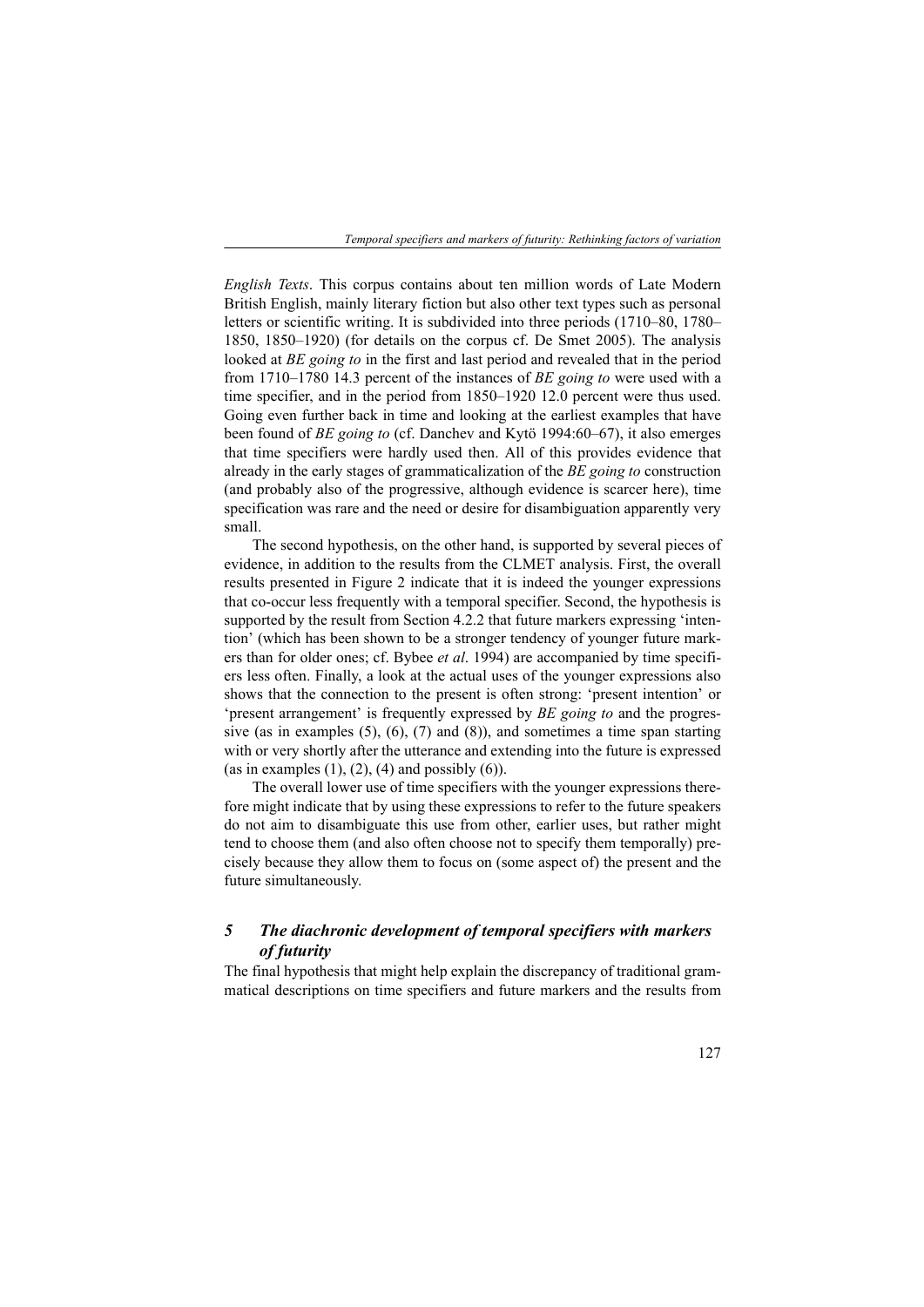#### *ICAME Journal No. 35*

corpus analyses is that a change might have occurred in the use of temporal specifiers with markers of futurity in the recent past. This hypothesis will be investigated by comparing the diachronic development of the co-occurrence of future time expressions and temporal specifiers since 1650 to the overall development of future time expressions since that time. Figure 4 shows the diachronic development of temporal specifiers with future time expressions in relative terms. It reveals that the proportion of *shall* + time specifier has decreased considerably in the past centuries, that  $will$  + time specifier first increased then decreased, and that *'ll* has increased considerably. The results also reveal that the relative proportion of both the progressive and *BE going to* + time specifiers has increased slightly. However, if these results are compared to the overall development of the relative use of future time expressions depicted in Figure 5, it becomes clear that these developments to a great extent correspond to those of future marker use in general. Together with the absolute numbers of the occurrences of *BE going to* and the progressive across the different periods given in the previous section, it must be concluded that there have been no remarkable shifts in the co-occurrence of future markers with time specifiers in the more recent past.



*Figure 4: The development of the co-occurrence of individual future time expressions with a time specifier*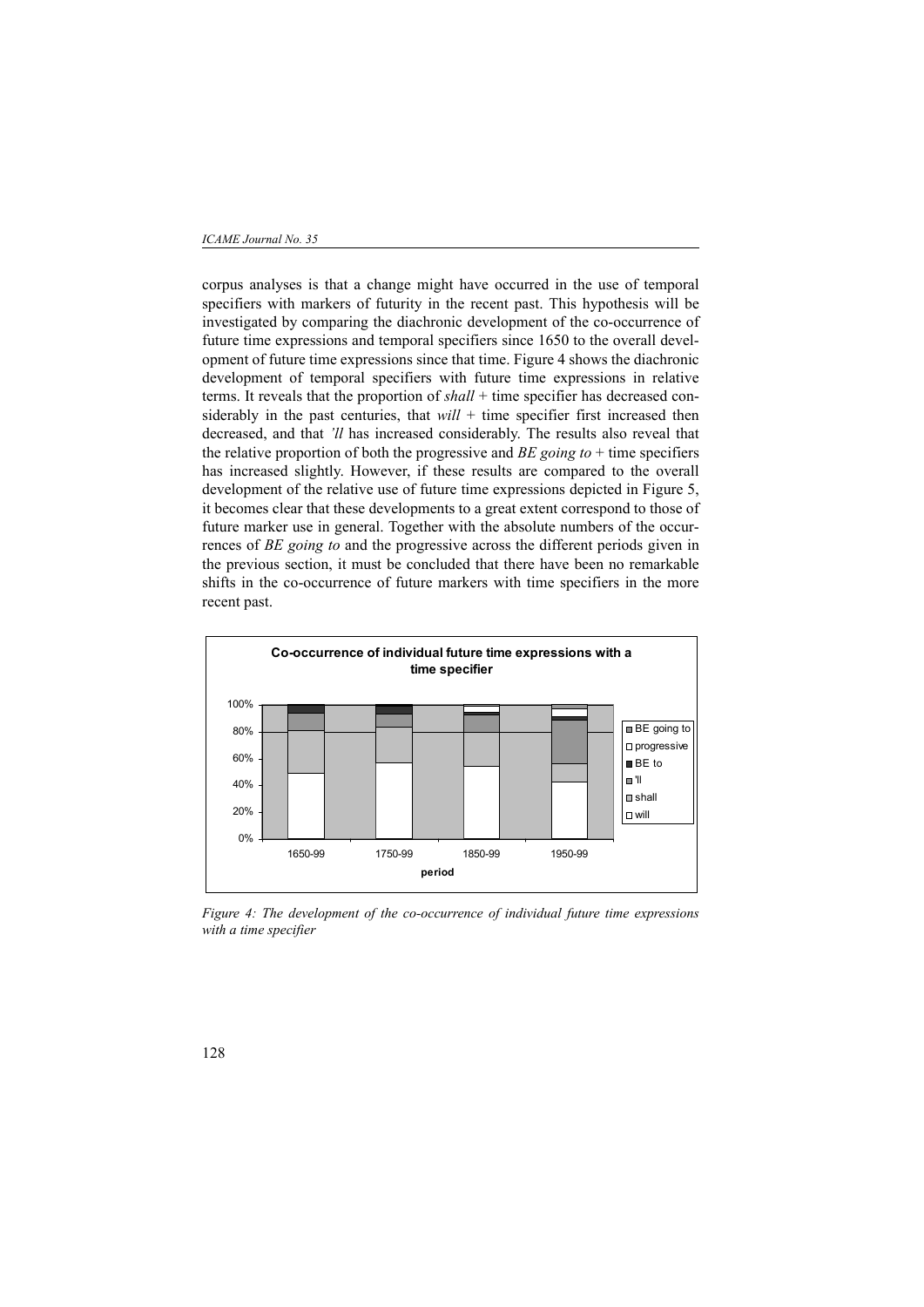

*Figure 5: The overall development of future time expressions*

### *6 Conclusion*

The analysis presented in this paper has demonstrated that the most important general factor influencing the co-occurrence of temporal specifier and marker of futurity is the choice of future marker. The expressions *BE going to* and the progressive were shown to occur with time specifiers least frequently, *BE to* and *shall* most frequently. Register was also found to have some effect on co-occurrence, which was greatest in informal speech-based registers and lowest in formal written registers. It seems likely, however, that this effect does not go much (if at all) beyond the overall difference in the use of time specification in the different registers. Potential short-term diachronic change could largely be excluded as a factor of variation, as time specifier use with individual future markers does not seem to have shifted much over the past three and a half centuries.

These results also imply that neither language change nor register differences can sufficiently account for the observed discrepancies between traditional grammatical descriptions and corpus results, but that many traditional accounts somewhat misrepresent the actual state of affairs. A major reason for the observed discrepancies seems to be the methods on which the observations are based. As uncovered by countless previous corpus-analyses, there are considerable differences between the results from a systematic analysis of actual language usage on the one hand and, on the other, impressions on language elicited on the basis of intuition or inference of language use from anecdotal obser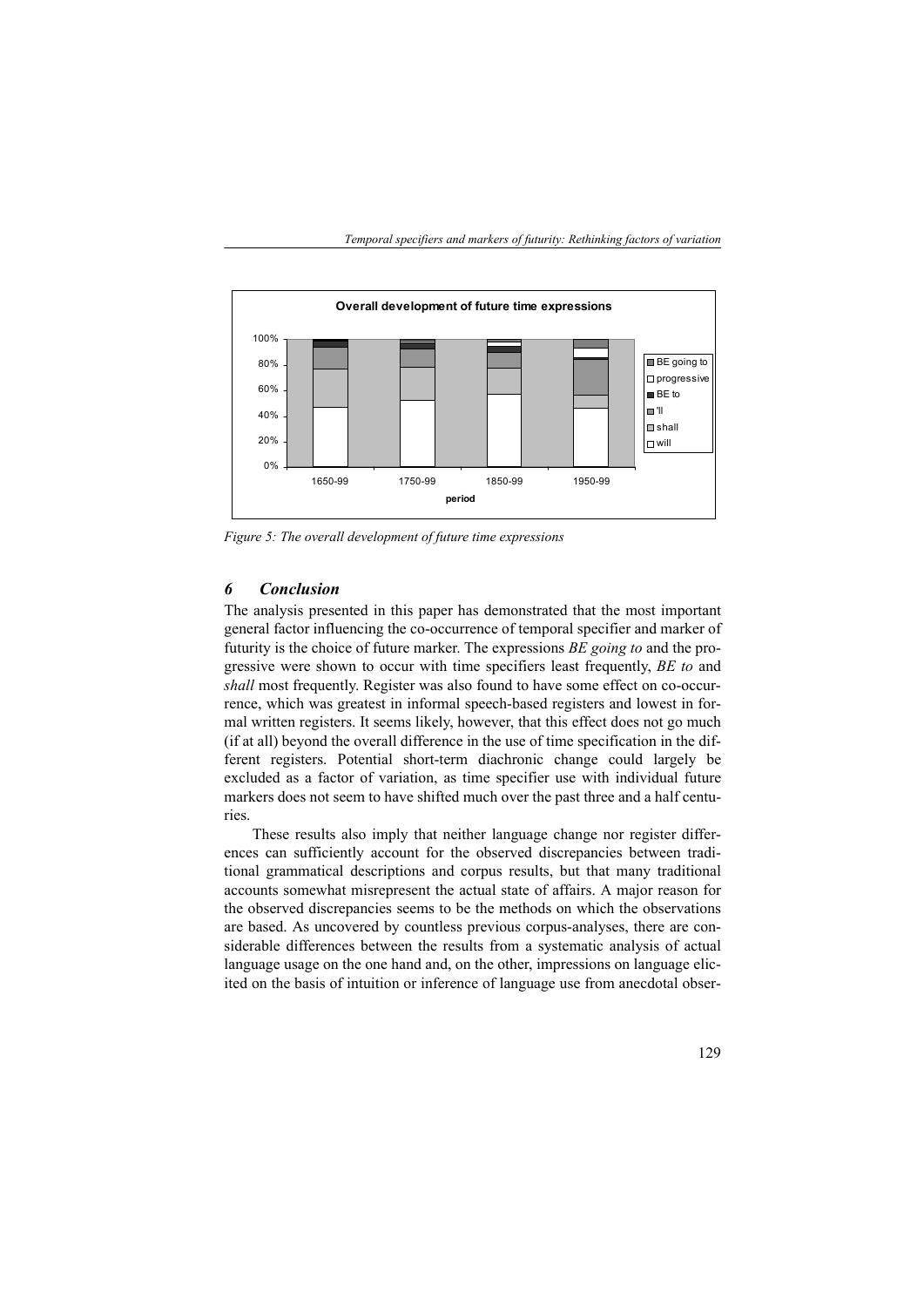vation. As the progressive (like the simple present, which was, however, not investigated here) is ambiguous in principle and may be used both to refer to the present and the future, examples of the future use of the progressive are clearest and most noticeable if cited or observed together with a time specifier. In real life and actual language usage, much more context, both linguistic and extra-linguistic, is present and apparently there is often no necessity of a time specifier. What is more, the non-use of a time specifier might often arise from a desire on the part of the speaker or writer to exploit the potential of some future time expressions (notably the progressive and the *BE going to* construction) of being able to refer to the future and the present simultaneously (thus partly preserving the ambiguity that gave rise to the future time expression in question in the first place). The potential for focusing on some aspect of the present as well as on the future, then, also seems to be the most important factor of the observed variation in the use of a temporal specifier with individual future markers, which contributes to the low percentage of time specifier co-occurrence with *BE going to* and the progressive. The more frequent co-occurrence of temporal specifiers with the older and more truly polysemous expressions *shall* and *BE to*, on the other hand, might partly be the result of a greater desire to make clear that a future meaning rather than one of the many other (comparatively) frequent meanings is intended. But most importantly, their comparatively frequent use with a temporal specifier seems to be the consequence of a more exclusive future-orientation.

### *Notes*

- 1. The terms 'future marker', 'marker of futurity' and 'future time expression' are used synonymously in this paper.
- 2. In this paper, the 3.1 version of ARCHER was used. This version, which was completed in 2006, is an extended and more balanced version of the original ARCHER corpus and is the result of a collaborative effort of the following universities: University of Freiburg, University of Heidelberg, University of Helsinki, University of Manchester, University of Mannheim, University of Michigan, Northern Arizona University, University of Southern California, Uppsala University, and University of Zurich. For the purposes of the present analysis, the register of fiction ('f' in the corpus) has been subdivided into fiction prose ('pro') and fiction conversation ('con').
- 3. Unlike what can be found in statements about the meaning and use of the progressive with future time reference (e.g. Leech 2004: 61f.), this construction is actually frequently used to express 'intention', often also without referring to an arrangement at the same time (cf. Nesselhauf 2007: 202ff.).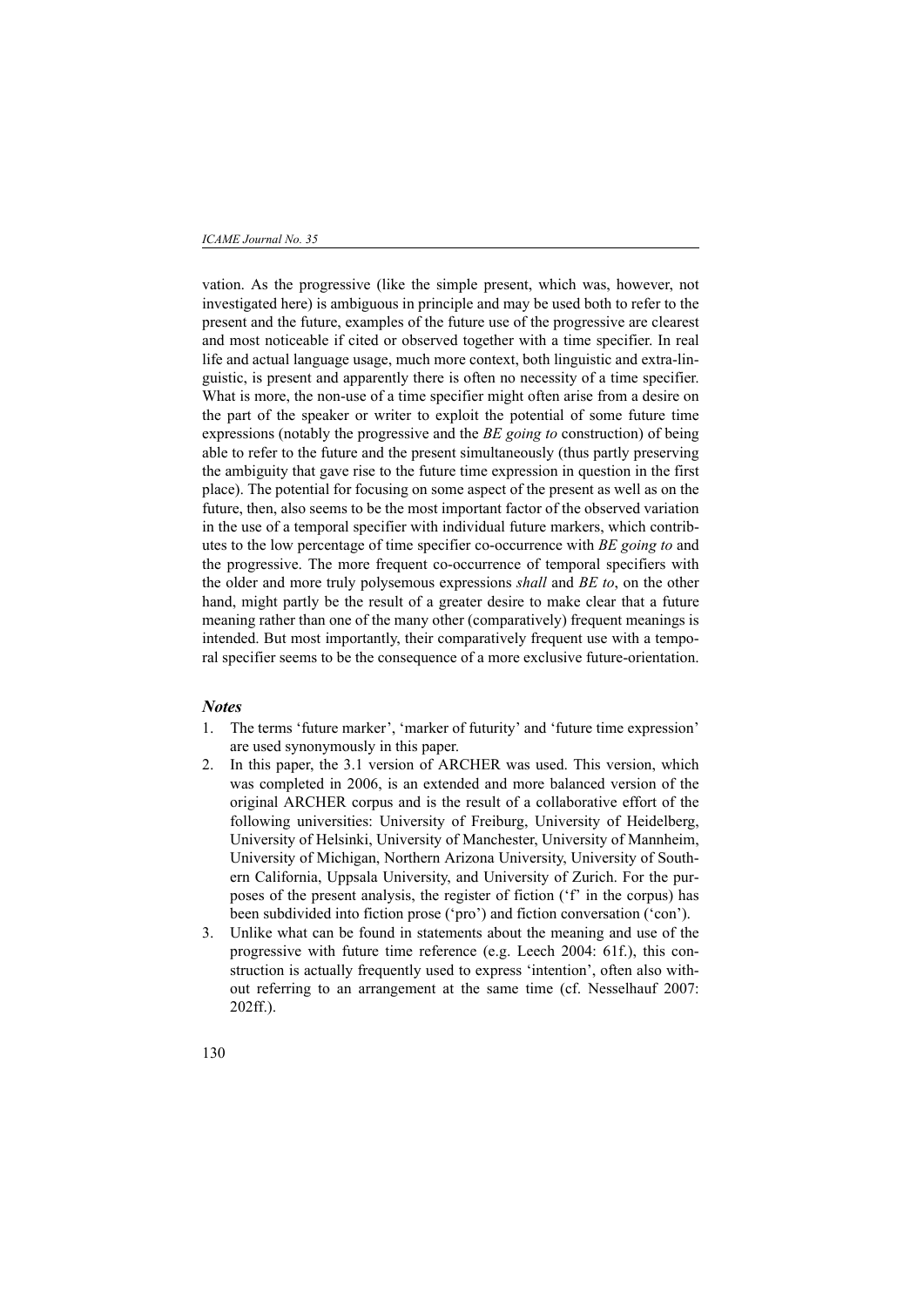*Temporal specifiers and markers of futurity: Rethinking factors of variation*

### *References*

- Biber, Douglas, Edward Finegan and Dwight Atkinson. 1994. ARCHER and its challenges: Compiling and exploring a representative corpus of historical English registers. In U. Fries, G. Tottie and P. Schneider (eds.). *Creating and using English language corpora*. *Papers from the Fourteenth International Conference on English Language Research on Computerized Corpora, Zürich 1993*, 1–13. Amsterdam and Atlanta: Rodopi.
- Biber, Douglas and Edward Finegan. 1997. Diachronic relations among speechbased and written registers in English. In T. Nevalainen and L. Kahlas-Tarkka (eds.). *To explain the present. Studies in the changing English language in honour of Matti Rissanen*, 253–275. Helsinki: Société Néophilologique.
- Bybee, Joan L., Revere D. Perkins and William Pagliuca. 1994. *The evolution of grammar. Tense, aspect, and modality in the languages of the world.* Chicago: The University of Chicago Press.
- Crystal, David. 1966. Specification and English tenses. *Journal of Linguistics* 2  $(1): 1-34.$
- Danchev, Andrei and Merja Kytö. 1994. The construction *be going to + infinitive* in Early Modern English. In D. Kastovsky (ed.). *Studies in Early Modern English*, 58–77. Berlin and New York: Mouton de Gruyter.
- De Smet, Hendrik. 2005. A corpus of Late Modern English texts. *ICAME Journal* 29: 69–82.
- Leech, Geoffrey. 2004. *Meaning and the English verb*. 3rd edition. London and New York: Longman.
- Nesselhauf, Nadja. 2006. The decline of *be to* and the rise of *be going to* in Late Modern English: Connection or coincidence? In C. Houswitschka, G. Knappe and A. Müller (eds.). *Anglistentag 2005 Bamberg. Proceedings*, 515–529. Trier: Wissenschaftlicher Verlag Trier.
- Nesselhauf, Nadja. 2007. The spread of the progressive and its 'future' use. *English Language and Linguistics* 11 (1): 193–209.
- Nesselhauf, Nadja and Ute Römer. 2007. Lexical-grammatical patterns in spoken English. The case of the progressive with future time reference. *International Journal of Corpus Linguistics* 12 (3): 297–333.
- Palmer, Frank R. 1987. *The English verb*. 2nd edition. London and New York: Longman.
- Parrott, Martin. 2005. *Grammar for English language teachers.* Cambridge: Cambridge University Press.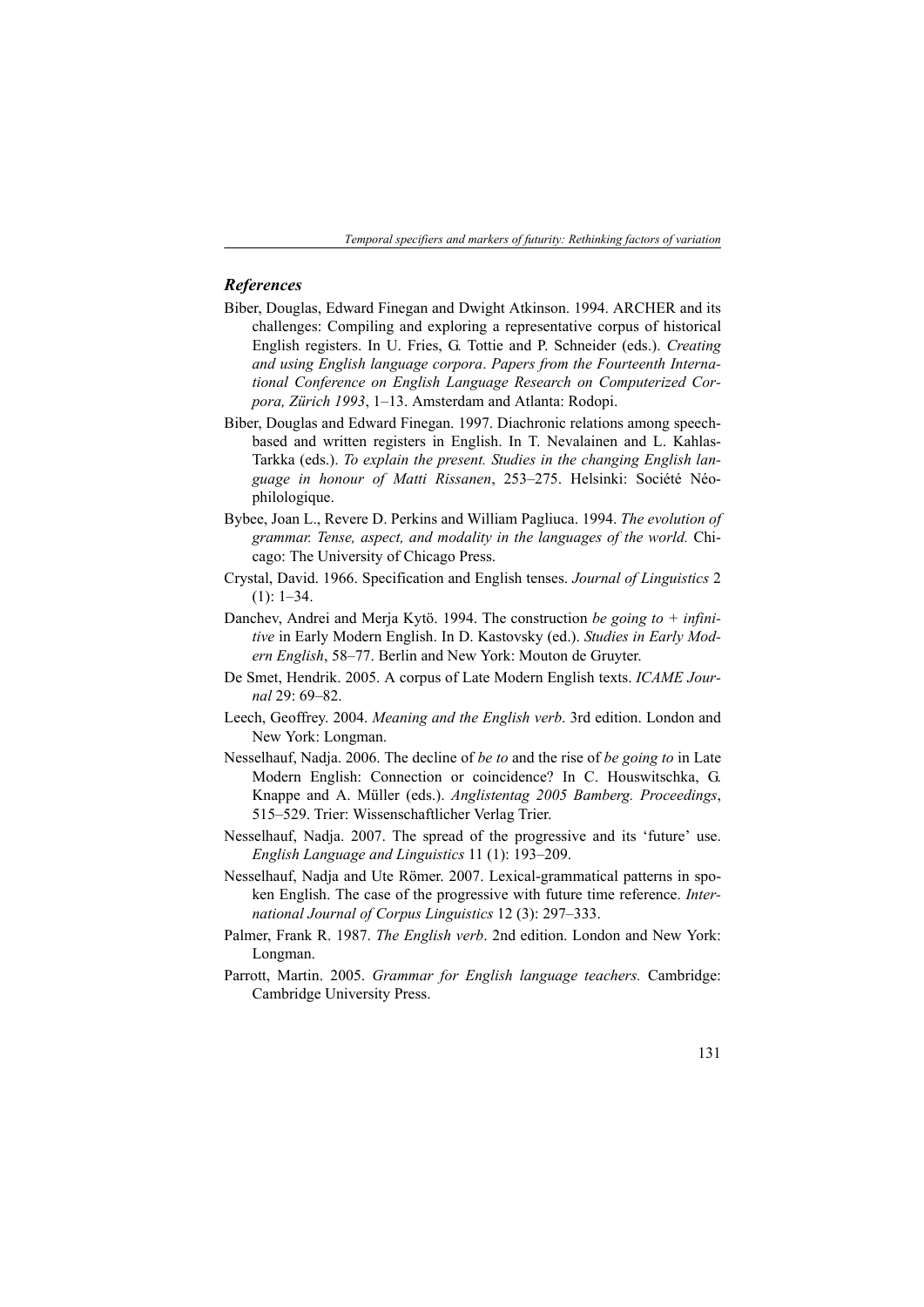- Poutsma, Hendrick. 1904–1929. *A grammar of Late Modern English*. 2 vols. Groningen: Noordhoof.
- Quirk, Randolph, Sidney Greenbaum, Geoffrey Leech and Jan Svartvik. 1985. *A comprehensive grammar of the English language*. London: Longman.
- Williams, Christopher. 2002. *Non-progressive and progressive aspect in English*. Fasano: Schena Editore.
- Woods, Edward G. and Nicole J. McLeod. 1992. *Using English grammar. Meaning and form.* New York: Prentice Hall.
- Zandvoort, Reinard Willem. 1972. *A handbook of English grammar*. 12th edition. Groningen: Wolters-Noordhoff.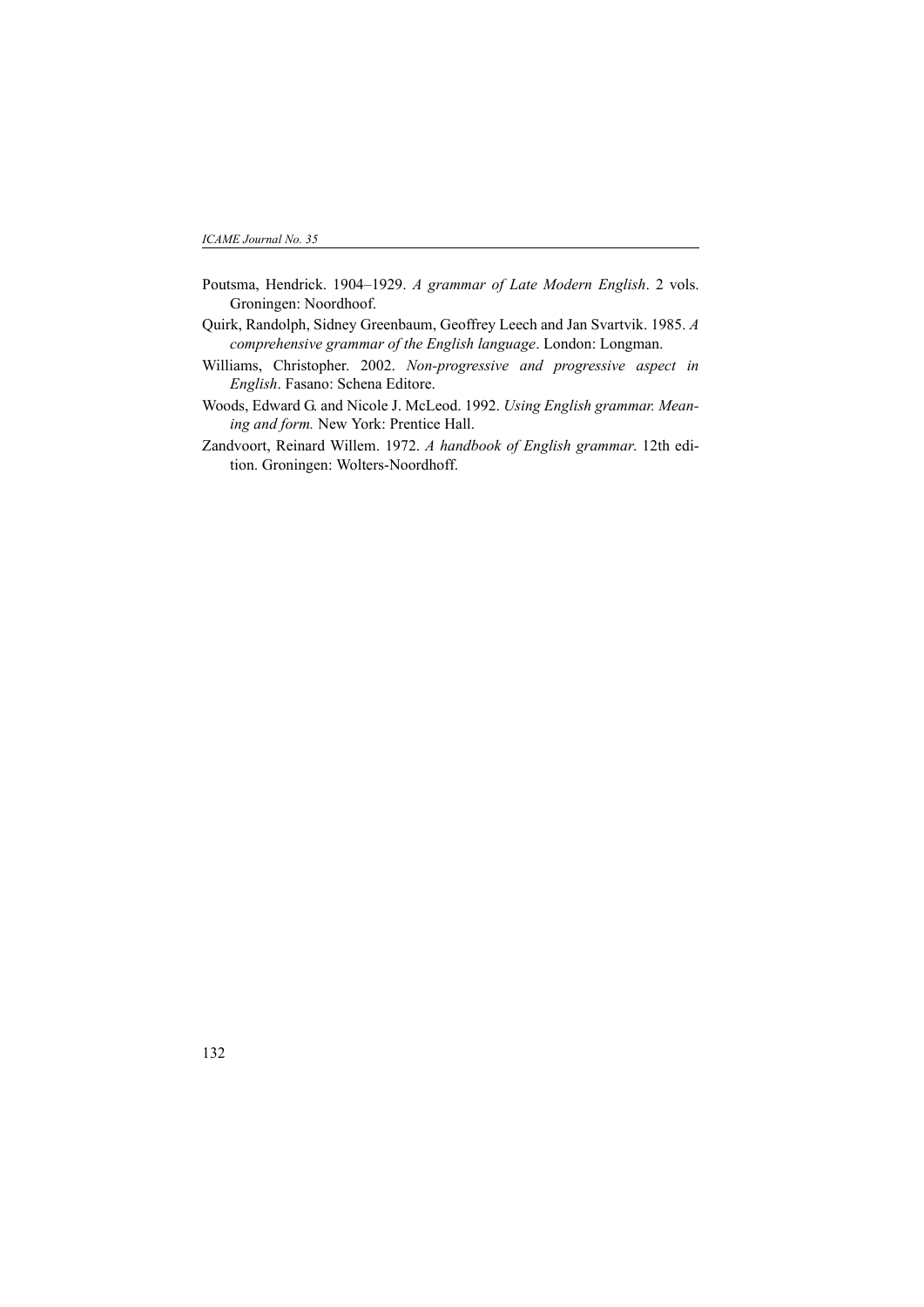*Temporal specifiers and markers of futurity: Rethinking factors of variation*

# *Appendix*

Absolute numbers for Figure 1 (time specifiers with future time expressions):

| Register    | Future time expr. w. time spec. | Future time expression overall |
|-------------|---------------------------------|--------------------------------|
| con         | 208                             | 697                            |
| d           | 333                             | 1166                           |
| $\,$ h      | 54                              | 156                            |
| j           | 72                              | 199                            |
| m           | 29                              | 62                             |
| $\mathbf n$ | 169                             | 426                            |
| pro         | 27                              | 86                             |
| S           | 56                              | 138                            |
| X           | 151                             | 387                            |

Absolute numbers for Figure 2 (time specifiers per future time expression in period 1950–99):

| <b>Future time expression</b> | With time specifier | Future time expression total |
|-------------------------------|---------------------|------------------------------|
| will                          | 106                 | 382                          |
| shall                         | 33                  | 87                           |
| 'll                           | 80                  | 228                          |
| BE going to                   | 8                   | 58                           |
| progressive                   | 13                  | 59                           |
| BE to                         | 8                   | 15                           |

133